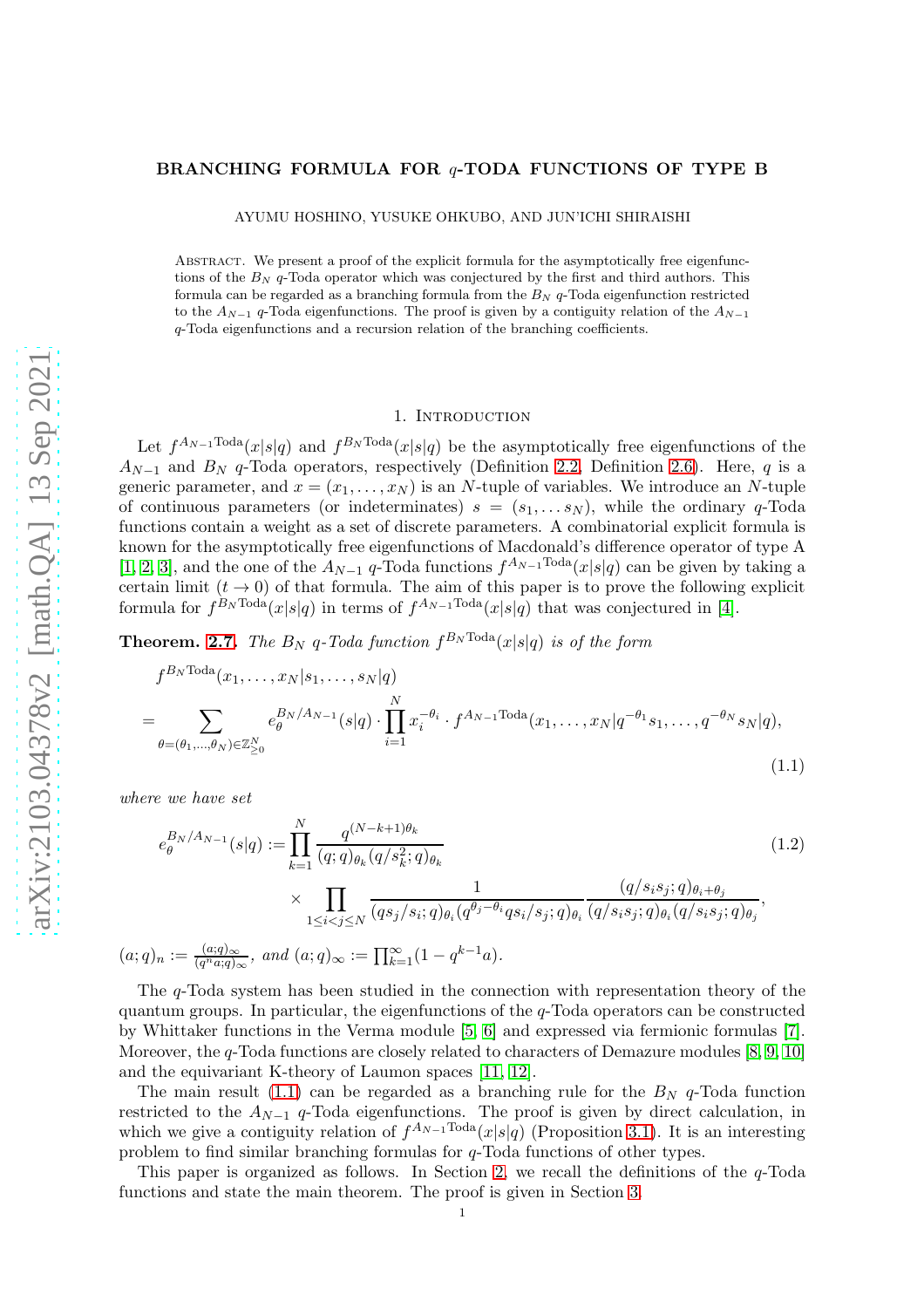# 2.  $A_{N-1}$  and  $B_N$  q-Toda functions

<span id="page-1-1"></span>First, we recall the aymptotically free eigenfunctions for  $A_{N-1}$  q-Toda operator. Let q be a generic parameter and let  $s = (s_1, \ldots, s_N)$  be an N-tuple of indeterminates. Set

$$
\Lambda_{\mathbb{Q}(s,q)}^{A_{N-1}} = \mathbb{Q}(s,q)[[x_2/x_1,\ldots,x_N/x_{N-1}]].
$$
\n(2.1)

**Definition 2.1.** Let  $x = (x_1, \ldots, x_N)$ . The q-Toda operator  $D^{A_{N-1}}$  Toda $(x|s|q)$  of type A acting on  $\Lambda^{A_{N-1}}_{\bigcirc(s,a)}$  $\mathbb{Q}(s,q)$  is defined to be

$$
D^{A_{N-1} \text{Total}}(x|s|q) = \sum_{i=1}^{N-1} s_i (1 - x_{i+1}/x_i) T_{q,x_i} + s_N T_{q,x_N}.
$$
 (2.2)

Here,  $T_{q,x_i}$  is the difference operator defined by

$$
T_{q,x_i}f(x_1,\ldots,x_N) = f(x_1,\ldots,qx_i,\ldots,x_N). \tag{2.3}
$$

<span id="page-1-0"></span>The eigenfunctions of  $D^{A_{N-1} \text{Total}}(x|s|q)$  is given as follows. We use the notation in [\[4\]](#page-5-3). Definition 2.2  $([8])$  $([8])$  $([8])$ . Set

$$
f^{A_{N-1}\text{Toda}}(x|s|q) = \sum_{\theta \in \mathsf{M}^{(N)}} c_N^{\text{Toda}}(\theta; s; q) \prod_{1 \le i < j \le N} (x_j/x_i)^{\theta_{i,j}}.\tag{2.4}
$$

Here,  $\mathsf{M}^{(N)} = \{ \boldsymbol{\theta} = (\theta_{ij})_{i,j=1}^N | \theta_{ij} \in \mathbb{Z}_{\geq 0}, \theta_{kl} = 0 \text{ if } k \geq l \}$  is the set of  $N \times N$  strictly upper triangular matrices with non-negative integer entries, and the coefficients  $c_N^{\text{Total}}(\boldsymbol{\theta};s;q)$  are defined by

$$
c_N^{\text{Total}}(\boldsymbol{\theta};s;q) \tag{2.5}
$$

$$
= \prod_{k=2}^{N} \prod_{1 \leq i \leq j \leq k-1} \frac{1}{(q^{\sum_{a=k+1}^{N} (\theta_{i,a} - \theta_{j+1,a})} q s_{j+1} / s_i; q)_{\theta_{i,k}}} \frac{q^{\theta_{i,k}}}{(q^{\theta_{j,k} - \theta_{i,k} - \sum_{a=k+1}^{N} (\theta_{i,a} - \theta_{j,a})} q s_i / s_j; q)_{\theta_{i,k}}}.
$$

<span id="page-1-3"></span>**Fact 2.3** ([\[8,](#page-5-7) [4\]](#page-5-3)). We have

$$
D^{A_{N-1} \text{Total}}(x|s|q) f^{A_{N-1} \text{Total}}(x|s|q) = \sum_{i=1}^{N} s_i f^{A_{N-1} \text{Total}}(x|s|q). \tag{2.6}
$$

This formula was originally proved in [\[8\]](#page-5-7). A combinatorial explicit formula was given for the asymptotically free eigenfunctions of the Macdonald operator in [\[1,](#page-5-0) [2,](#page-5-1) [3\]](#page-5-2), and the formula  $f^{A_{N-1} \text{Total}}$  can also be directly obtained by taking a certain limit  $t \to 0$  of that combinatorial formula [\[4\]](#page-5-3). As for the limit from the Macdonald functions to the Toda functions, see also [\[8,](#page-5-7) [9,](#page-5-8) [10\]](#page-6-0).

## Notation 2.4. We introduce

$$
d_N^{\text{Total}}((\theta_{i,n})_{1 \le i \le N-1}; (s_i)_{1 \le i \le N}; q) := \frac{c_N^{\text{Total}}((\theta_{i,j})_{1 \le i < j \le N}; (s_i)_{1 \le i \le N} | q)}{c_{N-1}^{\text{Total}}((\theta_{i,j})_{1 \le i < j \le N-1}; (q^{-\theta_{i,n}} s_i)_{1 \le i \le N-1} | q)} \quad (N \ge 2).
$$
\n(2.7)

Then, 
$$
d_N^{\text{Total}} \text{ is of the form}
$$
  
\n
$$
d_N^{\text{Total}}((\theta_i)_{1 \le i \le N-1}; (s_i)_{1 \le i \le N}; q)
$$
\n
$$
= \prod_{i=1}^{N-1} \frac{1}{(q; q)_{\theta_i}} \frac{q^{\theta_i}}{(qs_N/s_i; q)_{\theta_i}} \prod_{1 \le i < j \le N-1} \frac{1}{(qs_j/s_i; q)_{\theta_i}} \frac{q^{\theta_i}}{(q^{\theta_j - \theta_i + 1} s_i/s_j; q)_{\theta_i}},
$$
\n(2.8)

and the  $A_{N-1}$  q-Toda function can be expressed as

$$
f^{A_{N-1}\text{Total}}(x|s|q) \tag{2.9}
$$

<span id="page-1-2"></span>
$$
= \sum_{\theta = (\theta_1, \dots, \theta_{N-1}) \in \mathbb{Z}_{\geq 0}^{N-1}} d_N^{\text{Total}}(\theta; s; q) \prod_{i=1}^{N-1} (x_N/x_i)^{\theta_i} \cdot f^{A_{N-2} \text{Total}}(x | (q^{-\theta_i} s_i)_{1 \leq i \leq N-1} | q).
$$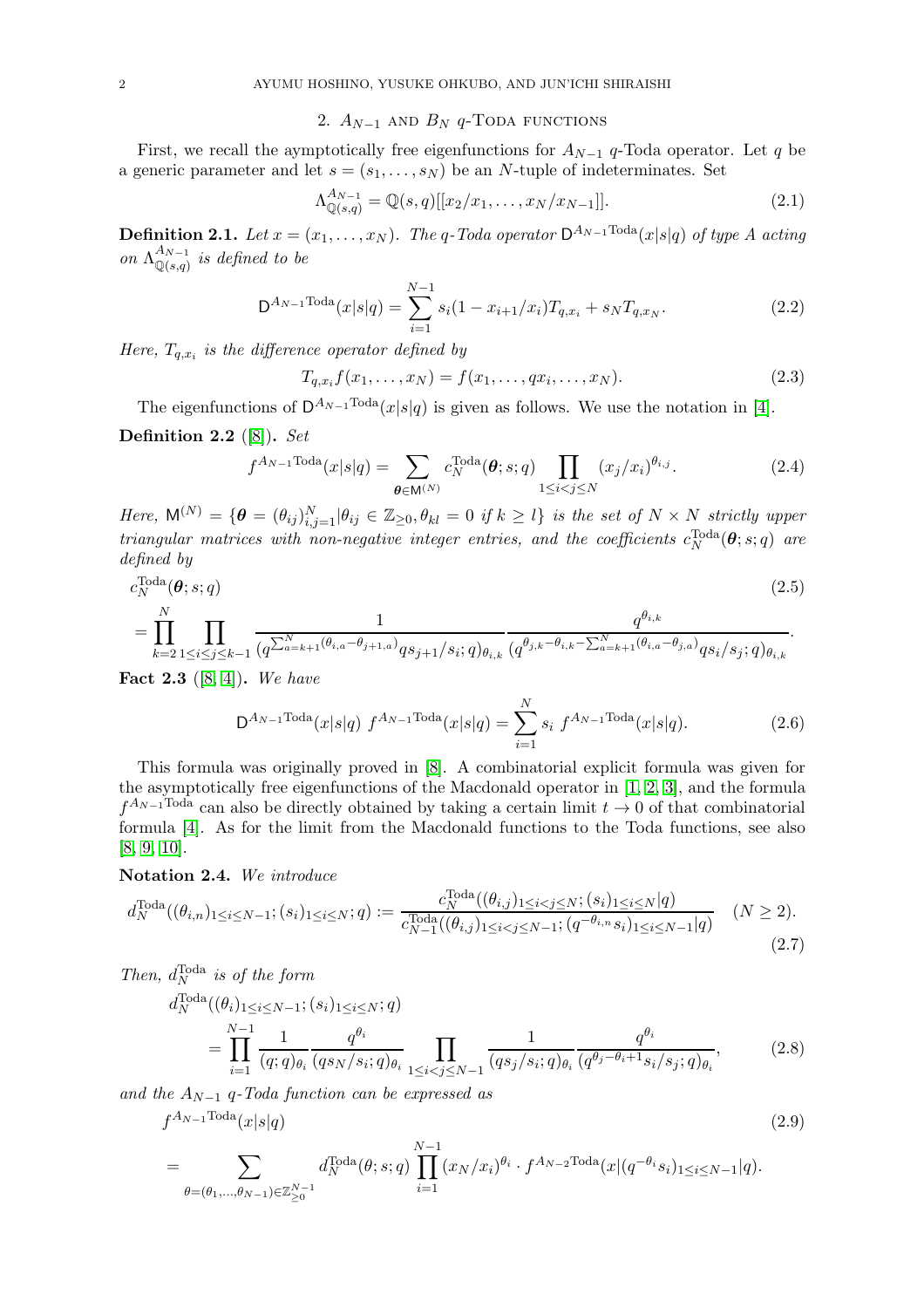Although [\(2.9\)](#page-1-2) follows from the case of the Macdonald functions, we can also prove [\(2.9\)](#page-1-2) in a similar manner to Section [3.](#page-3-1)

Now, we turn to the case of type B. Set

$$
\Lambda_{\mathbb{Q}(s,q)}^{B_N} = \mathbb{Q}(s,q)[[x_2/x_1,\ldots,x_N/x_{N-1},1/x_N]].
$$
\n(2.10)

**Definition 2.5.** Define the  $B_N$  q-Toda operator  $\mathsf{D}^{B_N\text{Toda}}(x|s|q)$  acting on  $\Lambda^{B_N}_{\mathbb{Q}(s)}$  $\int_{\mathbb{Q}(s,q)}^{D_N} by$ 

$$
D^{B_N \text{Toda}}(x|s|q) = \sum_{i=1}^{N-1} s_i (1 - x_{i+1}/x_i) T_{q,x_i} + s_N (1 - 1/x_N) T_{q,x_N}
$$
\n
$$
+ s_1^{-1} T_{q,x_1}^{-1} + \sum_{i=2}^N s_i^{-1} (1 - x_i/x_{i-1}) T_{q,x_i}^{-1}.
$$
\n(2.11)

This operator can be obtained by the limit of the  $B_N$  Macdonald operator [\[4\]](#page-5-3). As for the description of the q-Toda operators by the quantum groups, see [\[5,](#page-5-4) [6,](#page-5-5) [7\]](#page-5-6).

<span id="page-2-0"></span>**Definition 2.6.** The asymptotically free eigenfunction  $f^{B_N\text{Toda}}(x|s|q) \in \Lambda^{B_N}_{\mathbb{Q}(s)}$  $\mathbb{Q}_{(s,q)}^{B_N}$  of the  $B_N$ q-Toda operator is defined by

$$
D^{B_N \text{Toda}}(x|s|q) f^{B_N \text{Toda}}(x|s|q) = \sum_{i=1}^{N} (s_i + s_i^{-1}) f^{B_N \text{Toda}}(x|s|q), \tag{2.12}
$$

<span id="page-2-2"></span>
$$
\[f^{B_N \text{Toda}}(x|s|q)\]_{x,1} = 1.\tag{2.13}
$$

Here,  $\left[\begin{array}{c} \n\end{array}\right]_{x,1}$  means the constant term with respect to  $x_i$ 's.

Note that  $f^{B_N \text{Toda}}(x|s|q)$  is uniquely determined. We obtain an explicit formula for the  $B_N$  q-Toda function  $f^{B_N \text{Total}}(x|s|q)$  in terms of the  $A_{N-1}$  q-Toda functions  $f^{A_{N-1} \text{Total}}(x|s|q)$ .

<span id="page-2-1"></span>**Theorem 2.7.** The  $B_N$  q-Toda function  $f^{B_N \text{Toda}}(x|s|q)$  satisfies the branching formula

$$
f^{B_N \text{Toda}}(x_1, ..., x_N | s_1, ..., s_N | q)
$$
  
= 
$$
\sum_{\theta = (\theta_1, ..., \theta_N) \in \mathbb{Z}_{\geq 0}^N} e_{\theta}^{B_N/A_{N-1}}(s|q) \cdot \prod_{i=1}^N x_i^{-\theta_i} \cdot f^{A_{N-1} \text{Toda}}(x_1, ..., x_N | q^{-\theta_1} s_1, ..., q^{-\theta_N} s_N | q),
$$
\n(2.14)

where we have set

<span id="page-2-3"></span>
$$
e_{\theta}^{B_N/A_{N-1}}(s|q) := \prod_{k=1}^{N} \frac{q^{(N-k+1)\theta_k}}{(q;q)_{\theta_k}(q/s_k^2;q)_{\theta_k}} \qquad (2.15)
$$
  
 
$$
\times \prod_{1 \le i < j \le N} \frac{1}{(qs_j/s_i;q)_{\theta_i}(q^{\theta_j-\theta_i}qs_i/s_j;q)_{\theta_i}} \frac{(q/s_is_j;q)_{\theta_i+\theta_j}}{(q/s_is_j;q)_{\theta_i}(q/s_is_j;q)_{\theta_j}},
$$

 $(a;q)_n := \frac{(a;q)_{\infty}}{(q^na;q)_\infty}$  $\frac{(a;q)_{\infty}}{(q^na;q)_{\infty}}$ , and  $(a;q)_{\infty} := \prod_{k=1}^{\infty} (1-q^{k-1}a)$ . Note that the constant term of  $f^{A_{N-1}}$ Toda is 1. Hence, the constant term of  $(2.14)$  is also 1.

This formula was conjectured in [\[4\]](#page-5-3). The proof is given in the next subsection.

**Remark 2.8.** The region of convergence of  $f^{A_{N-1} \text{Toda}}$  can be derived from the case of the Macdonald functions (Proposition 6.1 in [\[2\]](#page-5-1)) by taking the limit  $t \to 0$ . It is an interesting problem to consider the convergence of the formula  $(2.14)$ .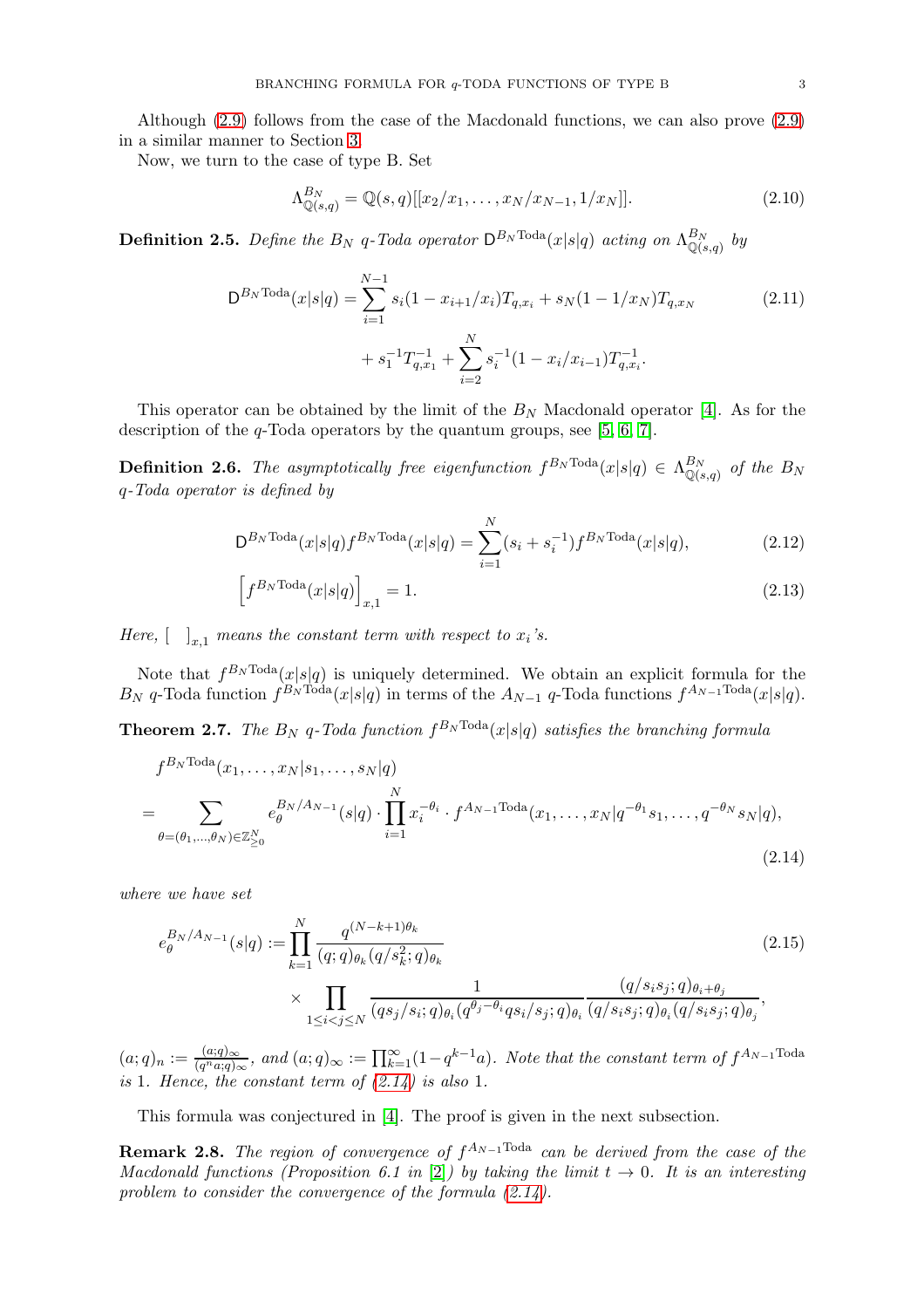## <span id="page-3-4"></span>3. Proof of Theorem [2.7](#page-2-1)

<span id="page-3-1"></span>In this section, we prove Theorem [2.7.](#page-2-1) First we give the following relation of the  $q$ -Toda functions of type A.

<span id="page-3-0"></span>Proposition 3.1. The q-Toda functions of type A satisfy the contiguity relation

$$
f^{A_{N-1}\text{Total}}(x_1, \dots, x_{N-1}, qx_N|s|q)
$$
\n
$$
= \sum_{k=1}^N (-1)^{N-k} \frac{q^{N-k} \prod_{i=k+1}^{N-1} s_i/s_k}{\prod_{i=k+1}^N (1-s_i/s_k)(1-qs_i/s_k)} (x_N/x_k) f^{A_{N-1}\text{Total}}(x_1, \dots, x_N|q^{-\varepsilon_k} \cdot s|q).
$$
\n(3.1)

Here, we used the notation

$$
q^{\pm \varepsilon_i} \cdot s = (s_1, \dots s_{i-1}, q^{\pm 1} s_i, s_{i+1}, \dots, s_N). \tag{3.2}
$$

*Proof.* First, we show the following equation of the rational functions of  $a_i$  and  $s_i$ :

<span id="page-3-2"></span>
$$
\prod_{i=1}^{N-1} a_i = \sum_{k=1}^{N} (s_k/s_N) \frac{\prod_{i=1}^{N-1} (1 - a_i s_k/s_i)}{\prod_{\substack{1 \le i \le N \\ i \ne k}} (1 - s_k/s_i)}.
$$
\n(3.3)

Regarding  $s_i$ 's in the RHS as complex variables, we set

$$
F(s) := \sum_{k=1}^{N} (s_k/s_N) \frac{\prod_{i=1}^{N-1} (1 - a_i s_k/s_i)}{\prod_{\substack{1 \le i \le N \\ i \ne k}} (1 - s_k/s_i)} = \sum_{k=1}^{N} \frac{\prod_{i=1}^{N-1} (s_i - a_i s_k)}{\prod_{\substack{1 \le i \le N \\ i \ne k}} (s_i - s_k)}.
$$
(3.4)

For any  $\ell = 1, \ldots N$ , the residue at  $s_{\ell} = s_{\ell'}$   $(\ell' \neq \ell)$  is

$$
Res_{s_{\ell}=s_{\ell'}} F(s) = \lim_{s_{\ell}\to s_{\ell'}} F(s)(s_{\ell}-s_{\ell'})
$$
  
= 
$$
\lim_{s_{\ell}\to s_{\ell'}} \left( -\frac{\prod_{i=1}^{N-1} (s_i - a_i s_{\ell})}{\prod_{i\neq \ell,\ell'} (s_i - s_{\ell})} + \frac{\prod_{i=1}^{N-1} (s_i - a_i s_{\ell'})}{\prod_{i\neq \ell,\ell'} (s_i - s_{\ell'})} \right)
$$
  
= 0. (3.5)

Hence  $F(s)$  is regular on the whole complex plane with respect to each  $s_{\ell}$ , and it is clear that  $F(s)$  is bounded. This indicates that  $F(s)$  is a constant function. By the specialization  $s_i = a_{i-1}^{-1}a_{i-2}^{-1} \cdots a_1^{-1}s_1$   $(i = 2, \ldots, N)$ , we have

<span id="page-3-3"></span>
$$
F(s) = \sum_{k=1}^{N} (a_{N-1}a_{N-2}\cdots a_k) \frac{\prod_{i=1}^{N-1} \left(1 - \frac{a_i a_{i-1}\cdots a_1}{a_{k-1}a_{k-2}\cdots a_1}\right)}{\prod_{\substack{1 \le i \le N \\ i \ne k}} \left(1 - \frac{a_{i-1}a_{i-2}\cdots a_1}{a_{k-1}a_{k-2}\cdots a_1}\right)}
$$
  
=  $a_{N-1}a_{N-2}\cdots a_1.$  (3.6)

This gives [\(3.3\)](#page-3-2).

Substituting  $a_i = q^{\theta_i}$  into [\(3.3\)](#page-3-2) yields

$$
\prod_{i=1}^{N-1} q^{\theta_i} = \sum_{k=1}^{N-1} (-1)^{N-k} \frac{q^{N-k} \prod_{i=k+1}^{N-1} s_i/s_k}{\prod_{i=k+1}^{N} (1 - s_i/s_k)(1 - qs_i/s_k)} \frac{d_N^{\text{Total}}(\theta_1, \dots, \theta_k - 1, \dots, \theta_{N-1} | q^{-\varepsilon_k} \cdot s)}{d_N^{\text{Total}}(\theta_1, \dots, \theta_{N-1} | s)} + \frac{d_N^{\text{Total}}(\theta_1, \dots, \theta_{N-1} | q^{-\varepsilon_N} \cdot s)}{d_N^{\text{Total}}(\theta_1, \dots, \theta_{N-1} | s)}.
$$
\n(3.7)

By  $(2.9)$  and  $(3.7)$ , we obtain the formula  $(3.1)$ .

<span id="page-3-6"></span>**Proposition 3.2.** The branching coefficients  $e_{\theta}^{B_N/A_{N-1}}$  $\theta_{\theta}^{DN/AN-1}(s|q)$  satisfy the recursion relation

<span id="page-3-5"></span>
$$
\sum_{i=1}^{N} \left( (1 - q^{-\theta_i}) s_i + (1 - q^{\theta_i}) s_i^{-1} \right) e_{\theta}^{B_N/A_{N-1}}(s|q)
$$
\n(3.8)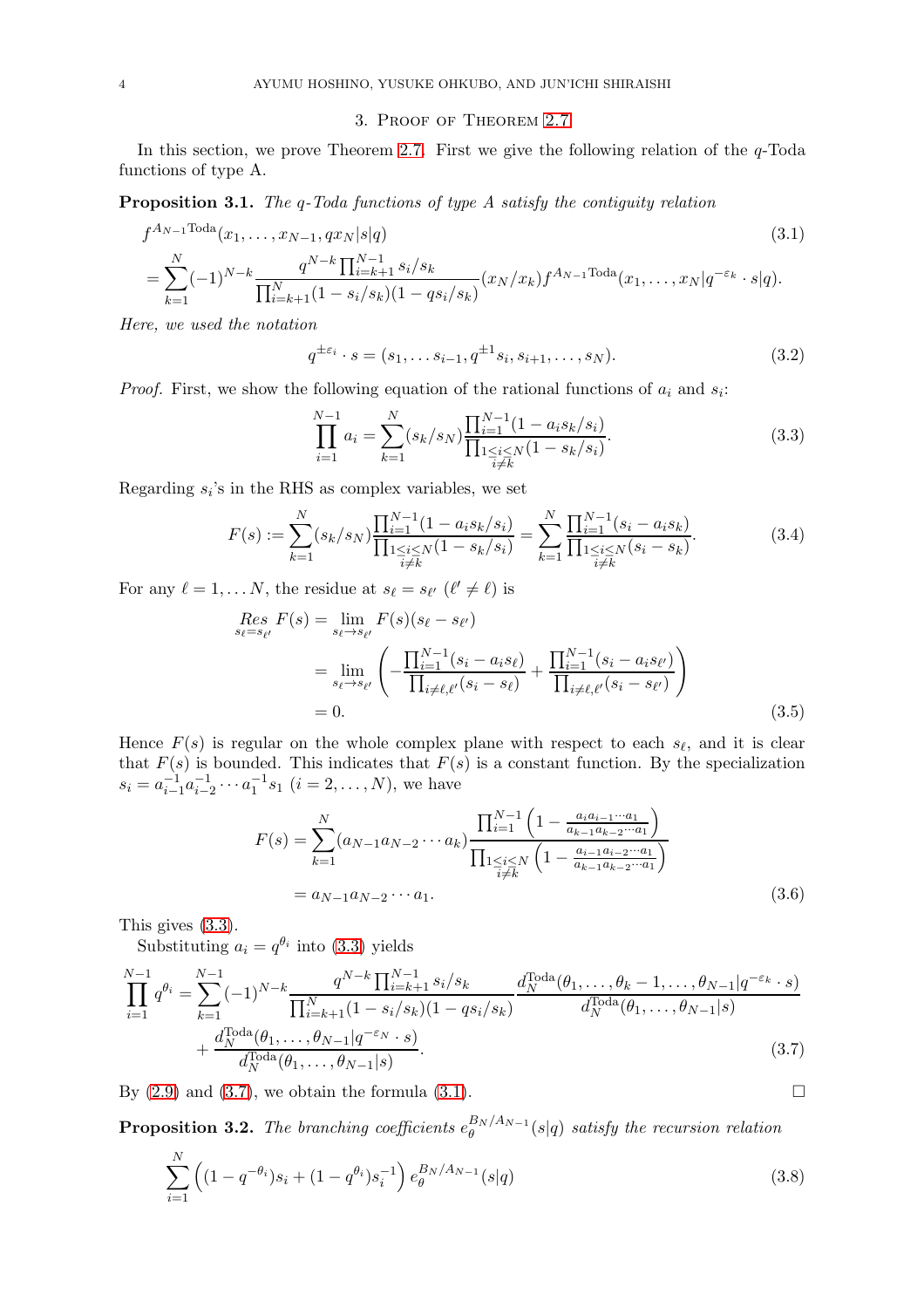$$
= \sum_{k=1}^{N} s_N \frac{(-1)^{N-k+1} q^{-\theta_N + \delta_{k,N}} q^{N-k} \prod_{i=k+1}^{N-1} (q^{-\theta_i + \theta_k - 1} s_i/s_k)}{\prod_{i=k+1}^{N} (1 - q^{-\theta_i + \theta_k - 1} s_i/s_k)(1 - qq^{-\theta_i + \theta_k - 1} s_i/s_k)} e_{(\theta_1 \dots, \theta_k - 1, \dots, \theta_N)}^{B_N/A_{N-1}}(s|q).
$$

*Proof.* By substituting  $(2.15)$  into  $(3.8)$ , it can be shown that  $(3.8)$  is equivalent to

$$
\sum_{i=1}^{N} \left( (1 - q^{-\theta_i}) s_i + (1 - q^{\theta_i}) s_i^{-1} \right) = -\sum_{k=1}^{N} q^{-\theta_k} s_k \frac{\prod_{i=1}^{N} (1 - q^{\theta_k} s_i/s_k)(1 - q^{\theta_k}/s_i s_k)}{\prod_{i \neq k} (1 - q^{\theta_k - \theta_i} s_i/s_k)(1 - q^{\theta_k + \theta_i}/s_i s_k)}.
$$
\n(3.9)

By replacing  $q^{\theta_i}$  with generic parameters  $Q_i$  and shifting  $s_i$  to  $Q_i s_i$ , the equation [\(3.9\)](#page-4-0) becomes

$$
\sum_{i=1}^{N} \left( (1 - Q_i)s_i + (1 - Q_i^{-1})s_i^{-1} \right) = \sum_{k=1}^{N} s_k \frac{\prod_{i=1}^{N} (1 - Q_i s_i/s_k)(1 - Q_i^{-1}/s_i s_k)}{\prod_{i \neq k} (1 - s_i/s_k)(1 - 1/s_i s_k)}.
$$
(3.10)

The proof is completed by showing this equation. Regarding  $s_i$ 's as complex variables, we define the function

<span id="page-4-0"></span>
$$
F(s) := \sum_{k=1}^{N} s_k \frac{\prod_{i=1}^{N} (1 - Q_i s_i / s_k)(1 - Q_i^{-1} / s_i s_k)}{\prod_{i \neq k} (1 - s_i / s_k)(1 - 1 / s_i s_k)}.
$$
\n(3.11)

A direct calculation shows that the residue at  $s_{\ell} = s_{\ell'}^{\pm 1}$  $_{\ell'}^{\pm 1}(\ell \neq \ell')$  is

$$
\mathop{Res}\limits_{s_{\ell}=s_{\ell'}^{\pm 1}} F(s) = \lim_{s_{\ell}\to s_{\ell'}^{\pm 1}} F(s)(s_{\ell}-s_{\ell'}) = 0
$$
\n(3.12)

and these singularities are removable. Hence,  $F(s)$  is a regular with respect to each variable  $s_{\ell}$  $(\ell = 1, \ldots, n)$  on the complex plane except for the origin 0 (and  $\infty$ ). Therefore, for arbitrary  $\ell$ , the function  $F(s)$  can be given by the Laurent series on  $0 < |s_{\ell}| < \infty$ 

<span id="page-4-1"></span>
$$
F(s) = \sum_{i \in \mathbb{Z}} C_i s_\ell^i,\tag{3.13}
$$

where  $C_i$  is a function of  $s_1 \ldots, s_{\ell-1}, s_{\ell+1}, \ldots, s_N$ . Since the orders of the poles at  $s_\ell = 0$  and  $s_{\ell} = \infty$  are at most 1, we have  $C_i = 0$   $(i < -1$  or  $i > 1)$ . It can be shown that the residues at  $s_\ell = 0$  and  $s_\ell = \infty$  are

$$
C_{-1} = \underset{s_{\ell}=0}{\text{Res}} F(s) = 1 - Q_{\ell}^{-1},\tag{3.14}
$$

$$
C_1 = \underset{s_\ell = \infty}{\text{Res}} F(s) = 1 - Q_\ell. \tag{3.15}
$$

Therefore, with a constant  $C_0$  independent of  $s_i$ 's, we can write

$$
F(s) = \sum_{i=1}^{N} \left( (1 - Q_i)s_i + (1 - Q_i^{-1})s_i^{-1} \right) + \widetilde{C}_0.
$$
 (3.16)

Furthermore, we obtain

$$
\widetilde{C}_0 = F(\sqrt{Q_1}^{-1}, \sqrt{Q_2}^{-1}, \dots, \sqrt{Q_N}^{-1})
$$
\n
$$
= \sum_{k=1}^N \sqrt{Q_k}^{-1} \frac{\prod_{i=1}^N (1 - \sqrt{Q_i Q_k})(1 - \sqrt{Q_k / Q_i})}{\prod_{i \neq k} (1 - \sqrt{Q_k / Q_i})(1 - \sqrt{Q_i Q_k})}
$$
\n
$$
= 0.
$$
\nThis gives (3.10).

\n
$$
\Box
$$

*Proof of Theorem [2.7.](#page-2-1)* The action of  $D^{B_N \text{Total}}(x|s|q)$  on the right hand side of [\(2.14\)](#page-2-2) gives  $D^{B_N \text{Total}}(x|s|q)$  (RHS of [\(2.14\)](#page-2-2))

$$
= \sum_{\theta \in \mathbb{Z}_{\geq 0}^N} e_{\theta}^{B_N/A_{N-1}}(s|q) \prod_{i=1}^N x_i^{-\theta_i} \cdot \left\{ \mathbf{D}^{A_{N-1} \text{Toda}}(x|s|q) - q^{-\theta_N} s_N/x_N T_{q,x_N} \right\}
$$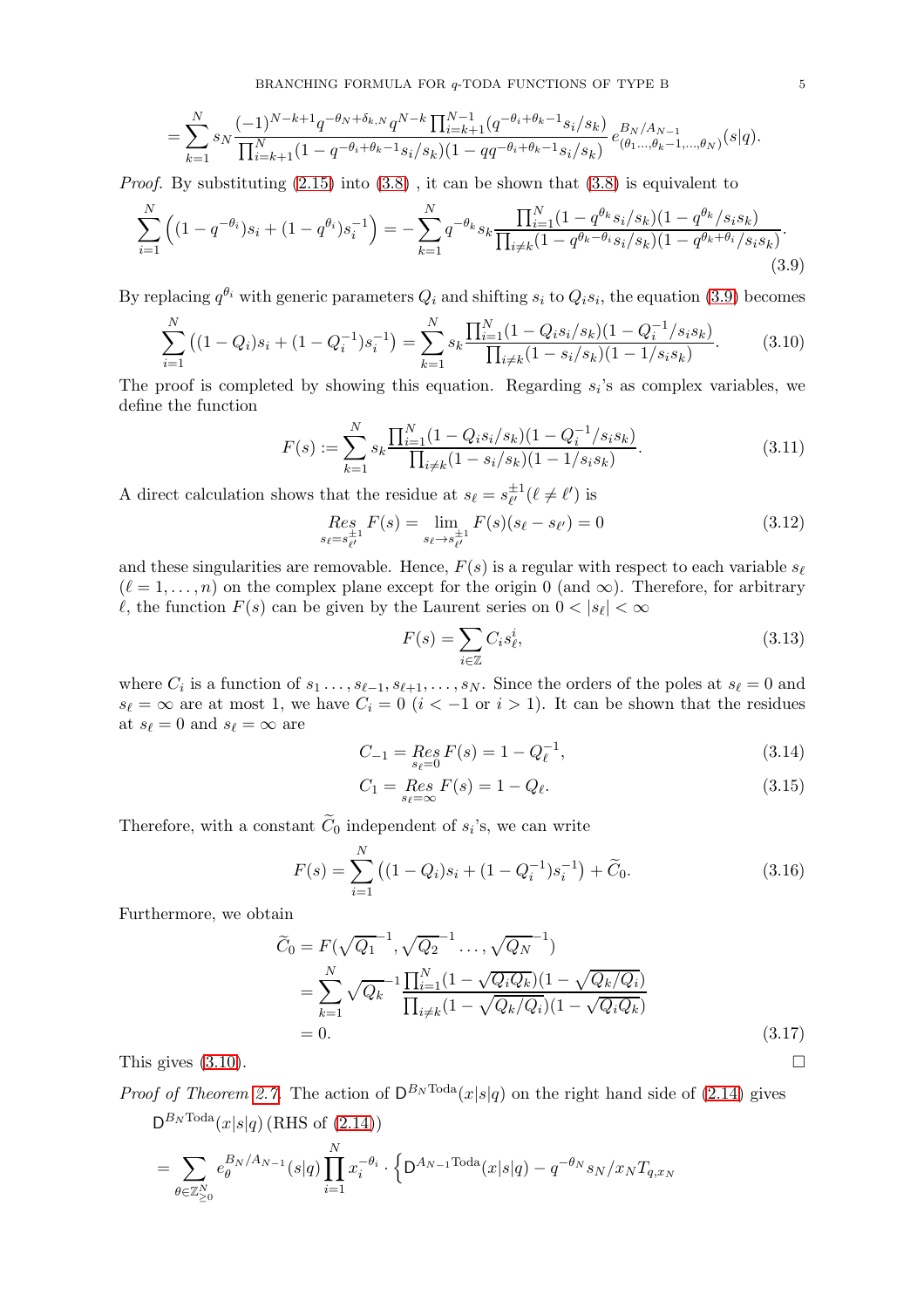$$
+ D^{A_{N-1}\text{Total}}((x_{N-i+1}^{-1})_{i=1}^{N}|(q^{\theta_{N-i+1}}s_{N-i+1}^{-1})_{i=1}^{N}|q) \Big\} f^{A_{N-1}\text{Total}}(x|(q^{-\theta_{i}}s_{i})_{i=1}^{N}|q)
$$
  
= 
$$
\sum_{\theta \in \mathbb{Z}_{\geq 0}^{N}} e_{\theta}^{B_{N}/A_{N-1}}(s|q) \prod_{i=1}^{N} x_{i}^{-\theta_{i}} \cdot \Big\{ \sum_{i=1}^{N} q^{-\theta_{i}}s_{i} + \sum_{i=1}^{N} q^{\theta_{i}}s_{i}^{-1} - q^{-\theta_{N}}s_{N}/x_{N}T_{q,x_{N}} \Big\} \qquad (3.18)
$$
  

$$
\times f^{A_{N-1}\text{Total}}(x|(q^{-\theta_{i}}s_{i})|q).
$$

Here, we used Fact [2.3](#page-1-3) and the symmetry

$$
f^{A_{N-1}\text{Total}}(x|s|q) = f^{A_{N-1}\text{Total}}((x_{N-i+1}^{-1})_{1 \le i \le N} | (s_{N-i+1}^{-1})_{1 \le i \le N} | q). \tag{3.19}
$$

By Proposition [3.1,](#page-3-0) we have

 $\mathsf{D}^{B_N\text{Toda}}(x|s|q)$  (RHS of  $(2.14)$ )

$$
= \sum_{\theta \in \mathbb{Z}_{\geq 0}^N} e_{\theta}^{B_N/A_{N-1}}(s|q) \prod_{i=1}^N x_i^{-\theta_i} \cdot \Big\{ \sum_{i=1}^N (q^{-\theta_i} s_i + q^{\theta_i} s_i^{-1}) f^{A_{N-1} \text{Total}}(x|(q^{-\theta_l} s_l)|q) - q^{-\theta_N} \sum_{k=1}^N (-1)^{N-k} (s_N/x_k) \frac{q^{N-k} \prod_{i=k+1}^{N-1} (q^{-\theta_i + \theta_k} s_i/s_k)}{\prod_{i=k+1}^N (1 - q^{-\theta_i + \theta_k} s_i/s_k)(1 - qq^{-\theta_i + \theta_k} s_i/s_k)} \times f^{A_{N-1} \text{Total}}(x|q^{-\varepsilon_k} \cdot (q^{-\theta_l} s_l)_{1 \leq l \leq N} |q) \Big\}
$$

$$
= \sum_{\theta \in \mathbb{Z}_{\geq 0}^N} \prod_{i=1}^N x_i^{-\theta_i} \cdot \left\{ \sum_{i=1}^N (q^{-\theta_i} s_i + q^{\theta_i} s_i^{-1}) e_{\theta}^{B_N/A_{N-1}}(s|q) + \sum_{k=1}^N s_N \frac{(-1)^{N-k+1} q^{N-k-\theta_N+\delta_{k,N}} \prod_{i=k+1}^{N-1} (q^{-\theta_i+\theta_k-1} s_i/s_k)}{\prod_{i=k+1}^N (1-q^{-\theta_i+\theta_k-1} s_i/s_k)(1-qq^{-\theta_i+\theta_k-1} s_i/s_k)} e_{(\theta_1, \dots, \theta_k-1, \dots, \theta_N)}^{B_N/A_{N-1}}(s|q) \right\}
$$
(3.20)

$$
\times f^{A_{N-1} \text{Total}}(x|(q^{-\theta_l}s_l)_{1\leq l\leq N}|q),
$$

where we have used that  $e_{\theta}^{B_N/A_{N-1}} = 0$  if  $\theta_j = -1$  for some j. Proposition [3.2](#page-3-6) shows that this is equal to  $\sum_{i=1}^{N} (s_i + s_i^{-1}) \cdot (RHS \text{ of } (2.14))$  $\sum_{i=1}^{N} (s_i + s_i^{-1}) \cdot (RHS \text{ of } (2.14))$  $\sum_{i=1}^{N} (s_i + s_i^{-1}) \cdot (RHS \text{ of } (2.14))$ . This completes the proof.

#### acknowledgment

The authors would like to thank B. Feigin, M. Fukuda, M. Noumi, and L. Rybnikov for valuable discussions. The researches of J.S. and H.A are partially supported by JSPS KAK-ENHI (J.S: 19K03512, H.A: 19K03530). Y.O. is partially supported by Grant-in-Aid for JSPS Research Fellow (18J00754).

## **REFERENCES**

- <span id="page-5-0"></span>[1] J. Shiraishi, "A conjecture about raising operators for Macdonald polynomials," Lett. Math. Phys. 73 no. 1, (2005) 71–81 [arXiv:math/0503727](http://arxiv.org/abs/math/0503727) [math.QA].
- <span id="page-5-1"></span>[2] M. Noumi and J. Shiraishi, "A direct approach to the bispectral problem for the Ruijsenaars-Macdonald q-difference operators," [arXiv:1206.5364](http://arxiv.org/abs/1206.5364) [math.QA].
- <span id="page-5-2"></span>[3] A. Braverman, M. Finkelberg, and J. Shiraishi, "Macdonald polynomials, Laumon spaces and perverse coherent sheaves," Perspectives in Representation Theory, Contemp. Math 610 (2014) 23–41.
- <span id="page-5-3"></span>[4] A. Hoshino and J. Shiraishi, "Branching Rules for Koornwinder Polynomials with One Column Diagrams and Matrix Inversions," SIGMA 16 (2020) 084 [arXiv:2002.02148](http://arxiv.org/abs/2002.02148) [math.QA].
- <span id="page-5-4"></span>[5] P. Etingof, "Whittaker functions on quantum groups and q-deformed Toda operators," [arXiv:math/9901053](http://arxiv.org/abs/math/9901053) [math.QA].
- <span id="page-5-5"></span>[6] A. Sevostyanov, "Quantum deformation of Whittaker modules and the Toda lattice," Duke Math. J. 105 no. 2, (2000) 211–238 [arXiv:math/9905128](http://arxiv.org/abs/math/9905128) [math.QA].
- <span id="page-5-6"></span>[7] B. Feigin, E. Feigin, M. Jimbo, T. Miwa, and E. Mukhin, "Fermionic formulas for eigenfunctions of the difference Toda Hamiltonian," Lett. Math. Phys. 88 no. 1-3, (2009) 39 [arXiv:0812.2306](http://arxiv.org/abs/0812.2306) [math.QA].
- <span id="page-5-7"></span>[8] A. Gerasimov, D. Lebedev, and S. Oblezin, "On q-Deformed  $\mathfrak{gl}_{\ell+1}$ -Whittaker Function I," Commun. Math. Phys. 294 no. 1, (2010) 97–119 [arXiv:0803.0145](http://arxiv.org/abs/0803.0145) [math.RT].
- <span id="page-5-8"></span>[9] A. Gerasimov, D. Lebedev, and S. Oblezin, "On q-Deformed  $\mathfrak{gl}_{\ell+1}$ -Whittaker Function II," Commun. Math. Phys. 294 no. 1, (2010) 121-143 [arXiv:0803.0970](http://arxiv.org/abs/0803.0970) [math.RT].